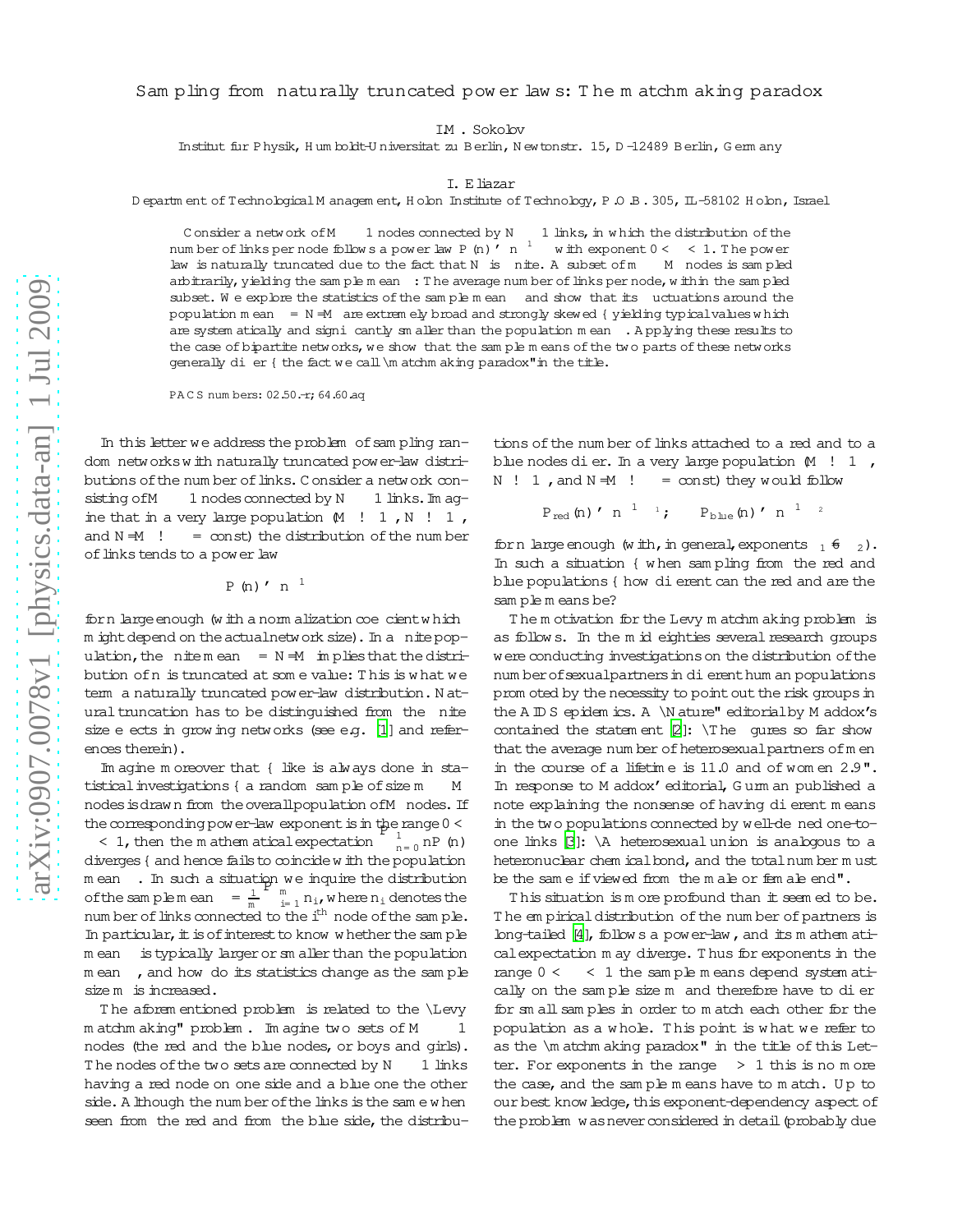to the lack, at that time, of an adequate m athem atical toolbox). M oreover, the problem has much in common w ith other situations of weak ergodicity breaking. In $deed$ , sam plem eans that \norm ally" should be the sam e, actually dier since one of them never reaches a sharp value but show suniversal uctuations [\[10](#page-3-4), 11, 12].

Later investigations  $[5, 6]$  $[5, 6]$  have show n that power-law s in a heterosexualpopulation have exponents in the range

 $> 1$ , im plying that the reason for sam ple-m ean devia-tions should be looked for elsew here (see e.g. Ref. [\[7\]](#page-3-9)). N onetheless, both the problem s of sam pling and m atchm aking are of considerable interest { especially taking into account the overall in portance of the sam pling pro-cedures in networks [\[8\]](#page-3-10), as well as the fact that the distribution of the num ber of contacts in hom osexualm ales follow s a power-law w ith exponent  $0:6$ , Ref.  $[6]$ .

The m ain issues explored in this research are the follow ing: W hat is a distribution of a sample mean calculated for a sam ple of size m 1? A nd how does the sample mean relate to the population mean ? These issues are intim ately connected to the statistics of Levy random probabilities, studied in R ef. [\[9](#page-3-11)] { but have severalunique aspects w hich are worth a separate and detailed investigation.

We follow Gum an's setup with a static, nite, bipartite population. To begin w ith, we establish a m odel yielding naturally truncated power-law distributions (of the links). C onsider a large population consisting of  $2M$  1 nodes  ${M \red{M \blue{bhe}}$  { and N  $1$ links connecting the red and blue nodes. Each node has an \attractiveness" level: Each red node i (blue node j) has an attractiveness level  $f_i$  ( $g_i$ ) chosen at random from a one-sided Levy distribution w ith exponent  $_1$  (  $_2$ ). Each link connects { on each red/blue side { to a single node, the probability of connecting being proportional to the attractiveness levels. H ence, the probabilities  $\frac{1}{1}$  and

 $_1$  that the ends of a given link are connected to the red node iand to the blue node j are given by

$$
_{i}=\begin{array}{cc}\mathbf{f}_{i} & \\ \mathbf{P}_{\mathbf{M}} & \\ \mathbf{k}=\mathbf{1} & \mathbf{f}_{k}\end{array}; \qquad \begin{array}{c} g_{j} \\ j=\begin{array}{c} \mathbf{P}_{\mathbf{M}} \\ \mathbf{k}=\mathbf{1} & \mathbf{g}_{k}\end{array}:\qquad \qquad
$$

Let us rst concentrate on the red side of the network. A s a statistical sample we chose at random a set of m < M of the red nodes. The probability that a given link is connected to one of the sam ple nodes is given by

$$
p_i = \text{ } \frac{P_{m}}{P\text{ } \frac{i-1}{M} \cdot f_i} = \text{ } P_{m} \frac{P_{m}}{\frac{i-1}{J} \cdot f_i} = \frac{1}{P_{m}} \frac{f_i}{P_{m+1} \cdot f_j} = \frac{1}{1+Y=X} \text{;}
$$

where X and Y are the independent one-sided Levy variables w ith exponent  $= 1$ , and w ith scaling param eters  $m^{1=}$  and  $M$  m  $y^{1=}$  . The value of  $p_i$  { the Levy random probability { is thus a random variable w hich coincides in distribution w ith

$$
z = \frac{1}{1 + (M - m)}; \quad \frac{1}{1}^1 = R
$$

where R is quotient of two independent one-sided Levy variables with exponent =  $_1$ . H enceforth, we set the shorthand notation  $x = M = m$   $1)^{1}$ . Note that the random variable z adm its values in the unit interval  $(0,1)$ . M oreover, we note that even if the distributions of the attractiveness levels  $f_i$  deviate from the one-sided Levy { but yet possess power-law asym ptotics w ith exponent { then the distribution of z for  $m$  ; M  $1$  is universal (in the sense of the corresponding lim it theorem ). Hence, our analysis does not depend on the precise form of distributions of the attractiveness levels  $f_i$ . We further note that the introduction of the attractiveness levels was only a convenient interm ediate step, and that the discussion to follow holds for any kind ofnaturally truncated power-law distributions with exponents in the range  $0 <$  < 1.

T he probability density function (pdf) ofthe quotient R is known [\[9](#page-3-11)]: Its Laplace transform is a M ittag-Le er function  $Lfp_R$  (R)g = E (u) with u denoting the Laplace variable. And, the asymptotic behavior of  $p_R$ for R large and sm all is obtained via Tauberian theorem s from the asym ptotics of the M ittag-Le er function. Thus, for R large we have

<span id="page-1-0"></span>
$$
p_{R} (R) = \frac{1}{2} \left( \begin{array}{cc} 1 & 1 \end{array} \right)
$$
 (1)

where  $\left(\bigcup_{p \text{ is a } G \text{ am } m} A$  function.

Let  $h =$  $\sum_{i=1}^{m} n_i$  denote the number of  $\hbar$ ts" in the sam ple. G iven the value z of the probability of connecting to one of the sam ple nodes, the probability that h of N links \hit" the sample is given by the conditional binom ialdistribution

$$
p\left(h\dot\equiv\right)=\,\frac{N\,\,\mathop{!}^{\mathop{!}^{\mathop{}}}}{h\,\mathop{!}\,(\mathop{!}^{\mathop{!}^{\mathop{}}}}\,h\,\mathop{!}^{\mathop{!}^{\mathop{!}^{\mathop{}}}}\,h\mathop{!}^{\mathop{!}^{\mathop{!}^{\mathop{}}}}\,B\mathop{!}^{\mathop{!}^{\mathop{!}^{\mathop{}}}}\,h\mathop{!}^{\mathop{!}^{\mathop{!}^{\mathop{}}}}\,h\mathop{!}^{\mathop{!}^{\mathop{!}^{\mathop{}}}}.
$$

H ence, the unconditional probability distribution of h is given by

$$
p_h\left(h\right)=\left.\begin{matrix}Z_{-1}&\\&N\end{matrix}\right.\frac{N\left.\begin{matrix}I\\&h\end{matrix}\right)}{h\left.\begin{matrix}N&\\&h\end{matrix}\right|^{2}}\left(1\qquad z\right)^{N-h}p_{z}\left(z\right)\mathrm{d}z\mathbf{:}
$$

For  $N$  1 the binom ial distribution is actually extrem ely narrow : Its standard deviation is m uch sm aller than its mean, so that  $N \models h!N$ h)  $!]_2^h(1)$  $Z^{\aleph}$  h

(h  $N z$ ). Thus we can take  $h = N z$ ; the distribution of h follow s from those of the Levy random probability z by change of variables. The distribution of the sample  $m$  ean = h= $m$  = N z= $m$ , in turn, is given by

$$
p \hspace{.2cm} ( \hspace{.2cm} ) \hspace{.2cm} \frac{m}{N} p_z \hspace{.2cm} \frac{m}{N} \hspace{.2cm} :
$$

T his fact can be proved by explicit calculation of the generating function of the distribution  $p_h$  ( ) { evaluating it in the range 1 h N via Tauberian theorem s.

N ote that  $for M$  ! 1 and  $m$   $M$   $p_z$  (z) practically follow s the distribution of  $M$ <sup>1=</sup> R, and is a power-law.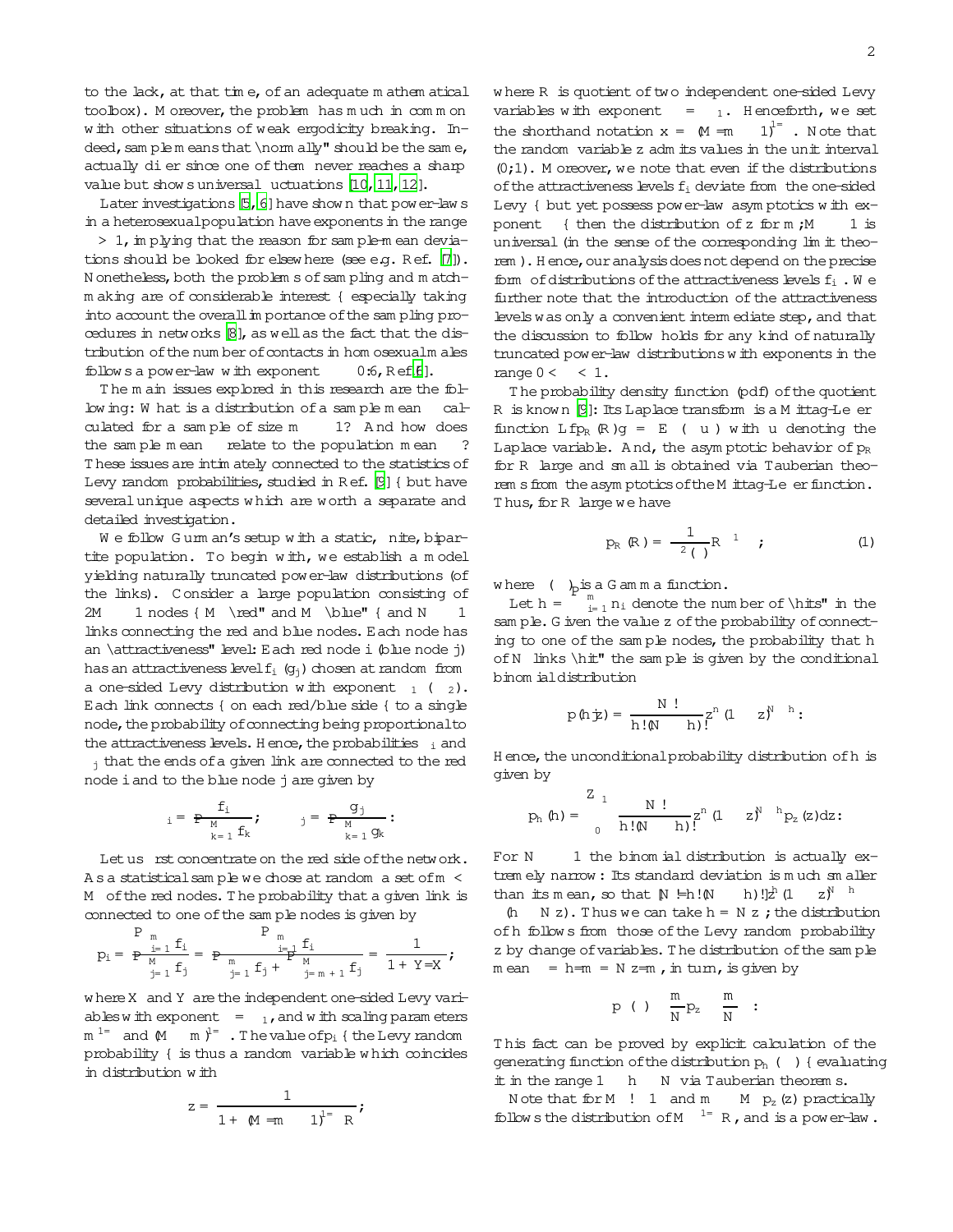$Taking m = 1 we arrive at the (continuous approximation)$ for the) distribution of the num ber of linkspernode. The power law spreads over the dom ain of 1 h N and is truncated for  $h > N$ , as it is evident from the fact that  $p_z(z)$  vanishes for  $z > 1$ . The sample mean is therefore a random variable, and the properties of its distribution are discussed below .

T he m athem aticalexpectation h iofthe sam ple m ean is equal to the population  $m$  ean  $\blacksquare$ . Indeed,

$$
h \ \text{i} = \ \frac{h}{m} \ = \frac{N}{m} h z i \text{;}
$$

and

<span id="page-2-0"></span>
$$
\text{hzi} = \begin{array}{cc} Z_{1} & Z_{1} \\ Z_{1} & R \end{array} \text{p}_{R} \text{ (R)} \text{dR} = \begin{array}{cc} Z_{1} & 1 \\ 0 & 1 + xR \end{array} \text{p}_{R} \text{ (R)} \text{dR} : \text{ (2)}
$$

Noting that  $1 = (1 + xR) = x^{-1}(1=x + R)^{-1}$  and substituting the integral representation

<span id="page-2-2"></span>
$$
\frac{1}{1=x+R} = \frac{z_1}{0} e^{u=x} e^{uR} du
$$
 (3)

into  $E q.(2)$  $E q.(2)$  { w hile interchanging the order of integration { yields:

<span id="page-2-1"></span>
$$
hzi = \frac{1}{x} \int_{Z_{0}^{0}1}^{Z_{1}} du e^{-u=x} dRe^{uR} p_{R}(R)
$$
  
=  $\frac{1}{x} \int_{0}^{Z_{0}1} du e^{-u=x} E(u)$  (4)

The right-hand-side of Eq. [\(4\)](#page-2-1) is the Laplace transform of this M ittag-Le er function. This Laplace transform is known to be given by LfE ( u )g = s  $1 = (s + 1)$ , and hence setting  $s = 1=x$  we arrive at

$$
\mathtt{hzi} = \frac{1}{x+1}:
$$

Finally, recalling that  $x = M = m$   $1<sup>1</sup>$  we obtain that hzi= m =M and

$$
h i = \frac{N}{m} \frac{m}{M} = \frac{N}{M} =
$$

= :

The distribution of the sample mean, however, is extrem ely broad { asseen from itsvariance.To calculate the variance we note that  $2 = \left(\frac{N^2}{m^2}\right) z^2$  and

$$
z^2 = \int_0^{Z_1} z(R)p_R(R) dR = \int_0^{Z_1} \frac{1}{(1+xR)^2} p_R(R) dR
$$
:

U sing the fact that  $(1 + xR)^2 = \frac{d}{dx} (1=x + R)^{-1}$  and the integral representation given by  $Eq.(3)$  $Eq.(3)$  we get:

$$
z^{2} = \frac{d}{dx} \frac{x}{1+x} = \frac{m^{2}}{M^{2}} 1 + (1)
$$
  $\frac{M}{m}$  1 :

From this we obtain that the variance of is given by:

$$
^{2} = \quad \, ^{2} \qquad \, h \, \, \hat{1} = \, \, (1 \qquad \, \frac{N}{M} \, \frac{^{2} \quad \, M}{\, m} \qquad \, 1 \quad \, ' \quad \, (1 \qquad \, ) \, \, \, ^{2} \frac{M}{m}:
$$

Hence, the standard deviation of is of the order of  $m$  agnitude  $M = m$ 1  $\{$  i.e., far larger than its m ean h i. Therefore, it is highly im probable to obtain an accurate estim ate of the population m ean from a sample w ith size m m uch sm aller than the population size M .

N otonly isthe distribution of extrem ely broad { itis also extrem ely skewed. A s we now proceed to show, the m edian of lays far below its m athem atical expectation  $h$  i= . And, nding values of which are larger than its  $m$  athem atical expectation  $h$  i = is highly im probable. H ence, a typical result of a statisticalm easurem ent of w ill be much sm aller than the population mean.

Since z and therefore arem onotonous functions of R, theirm edians follow from the m edian of R. The random variableR isa quotientoftwo identically distributed random variables { hence the distribution ofR is the sam e as the distribution of  $1=R$ . The random variable  $\ln(R)$ is therefore symmetric and, consequently, its median is zero  $\{$  im plying, in turn, that the m edian of R is unity:  $R_{1=2}$  = 1. Substituting the median  $R_{1=2}$  = 1 into the expressions for z and  $=$   $(N + M)z$  we obtain that the  $m$  edian  $_{1=2}$  of the sample mean is given by:

<span id="page-2-3"></span>
$$
_{1=2} = \frac{N}{m} \frac{1}{1+x} , \qquad \frac{m}{M} \qquad ^{\frac{1}{2}-1}
$$
 (5)

(equation  $(5)$  holding for all m  $M$ ). C learly, the m edian  $_{1=2}$  is m uch sm aller than the population m ean.

Let us turn now to calculate the probability  $P_+$  that that the sam ple m ean be greater than the population m ean { i.e., the probability of the event  $f > g$ . U sing the asymptotic expression for  $p_R$  (R) gives

$$
P_{+} = \frac{Z_{1}}{m \Rightarrow M} p_{z}(z)dz = \frac{Z_{1}}{m \Rightarrow M} p_{z}(z)dz = \frac{Z_{1}}{R_{0}} p_{R}(R)dR
$$

with  $R_0 = M = m \quad 1^{1^{1^{1^{1^{1^{1}}}}}}$ . Further using Eq[.\(1\)](#page-1-0), we obtain that

<span id="page-2-4"></span>
$$
P_{+}
$$
  $\bullet$   $\frac{1}{2}$   $\frac{M}{m}$   $\frac{1}{m}$   $\frac{1}{m}$  (6)

(equation  $(6)$  holding for all  $M$ ). C learly, the probability  $P_+$  is very sm all.

Thus, in a Levy m atchm aking problem, the sample m eans in dierent subpopulations not only 
uctuate strongly, but also display a system atic dierence. For the sam e sam ple size, the subpopulation w ith sm aller { i.e., the one w ith a broader distribution { will typically show a sm aller sam ple m ean. T he discussion above also givesa possibility to roughly estim ate the unknow n population mean from the typically smaller sample mean